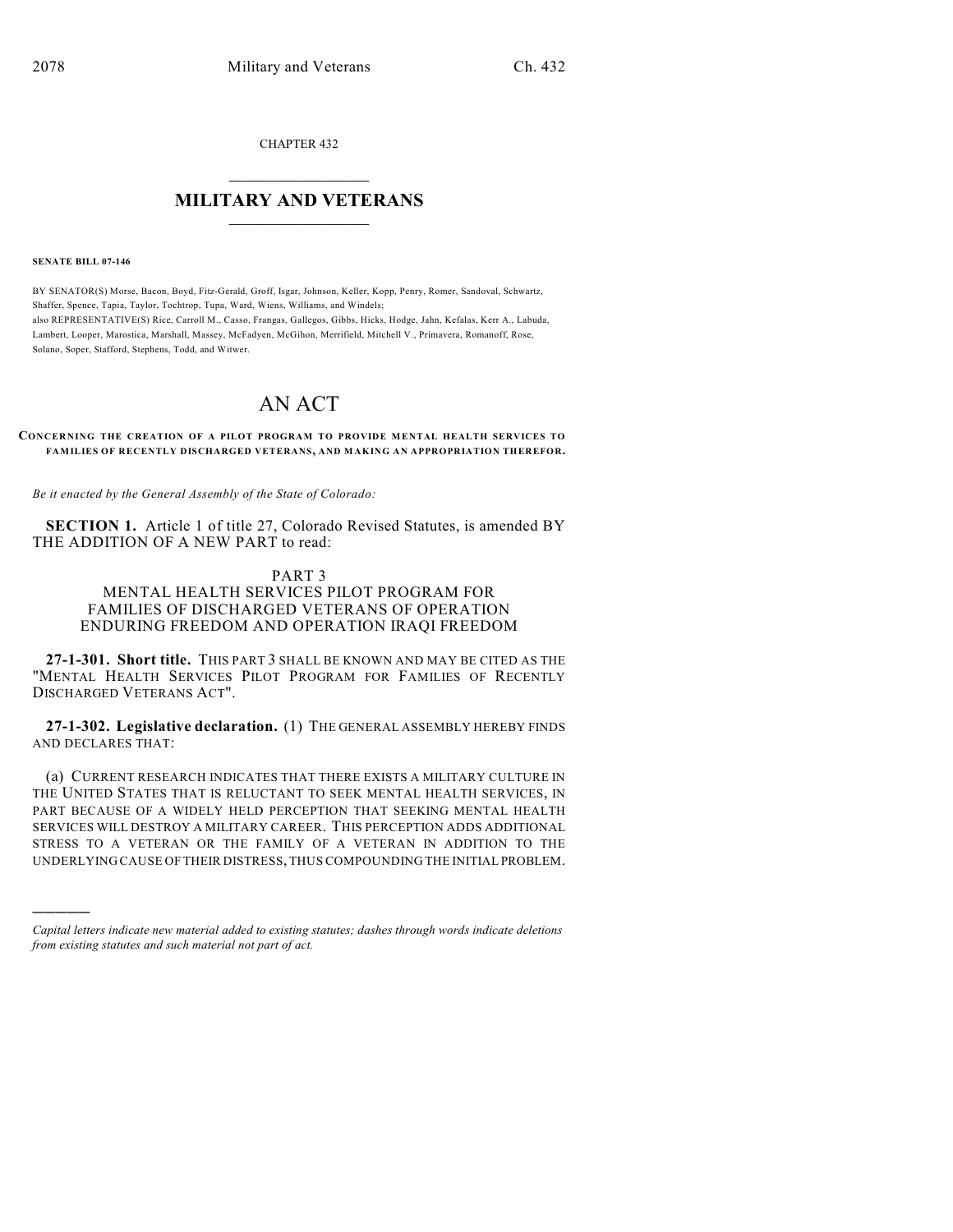(b) FREQUENTLY, IT IS THE FAMILY OF THE VETERAN WHO INITIALLY SEEKS TREATMENT SERVICES AND THE VETERAN THEN FOLLOWS SUIT. HOWEVER, UPON DISCHARGE, FAMILIES ARE NOT COVERED UNDER VETERANS ADMINISTRATION BENEFITS, LEAVING MOST FAMILIES OF DISCHARGED VETERANS WITH LIMITED ACCESS TO MENTAL HEALTH SERVICES.

(c) ACCESS TO MENTAL HEALTH SERVICES IS BEING SEVERELY LIMITED BY CAPACITY CONSTRAINTS WITHIN THE MILITARY SYSTEM. VETERANS ADMINISTRATION MEDICAL AND MENTAL HEALTH CLINICS REPORT WAITING LISTS OF MORE THAN FOUR HUNDRED VETERANS IN SOME AREAS.

(d) COLORADO SPRINGS IS HOME TO A HIGH PERCENTAGE OF COMBAT VETERANS FROM OPERATION ENDURING FREEDOM AND OPERATION IRAQI FREEDOM AND THEIR FAMILIES WHO WOULD BENEFIT FROM THE PROVISION OF MENTAL HEALTH SERVICES.

(2) THE GENERAL ASSEMBLY THEREFORE FINDS THAT IT IS IN THE BEST INTEREST OF THE STATE OF COLORADO TO CREATE A PILOT PROGRAM TO EDUCATE VETERANS AND THEIR FAMILIES ABOUT MENTAL HEALTH ISSUES, INCLUDING POSTTRAUMATIC STRESS DISORDER, ENCOURAGE FAMILIES OF DISCHARGED VETERANS TO SEEK MENTAL HEALTH SERVICES, AND PROVIDE MENTAL HEALTH SERVICES TO FAMILIES WHO WOULD OTHERWISE NOT BE ABLE TO RECEIVE SUCH SERVICES.

**27-1-303. Definitions.** AS USED IN THIS PART 3, UNLESS THE CONTEXT OTHERWISE REQUIRES:

(1) "COMMUNITY MENTAL HEALTH CENTER" MEANS A NONPROFIT COMMUNITY MENTAL HEALTH CENTER AS DEFINED IN SECTION 27-1-201 (2).

(2) "DEPARTMENT" MEANS THE COLORADO DEPARTMENT OF HUMAN SERVICES.

(3) "DISCHARGED VETERAN" MEANS A DISCHARGED VETERAN WHO SERVED IN OPERATION ENDURING FREEDOM OR OPERATION IRAQI FREEDOM.

(4) "FAMILY" MEANS A SPOUSE OR DEPENDENT CHILD OF A DISCHARGED VETERAN.

(5) "FUND" MEANS THE MENTAL HEALTH SERVICES PILOT PROGRAM FUND CREATED IN SECTION 27-1-305.

(6) "PILOT PROGRAM" MEANS THE MENTAL HEALTH SERVICES PILOT PROGRAM FOR FAMILIES OF RECENTLY DISCHARGED VETERANS CREATED IN SECTION 27-1-304 (1).

**27-1-304. Pilot program - creation - scope - reporting.** (1) THERE IS HEREBY CREATED IN THE DEPARTMENT THE MENTAL HEALTH SERVICES PILOT PROGRAM FOR FAMILIES OF RECENTLY DISCHARGED VETERANS TO EDUCATE VETERANS AND THEIR FAMILIES ABOUT MENTAL HEALTH ISSUES, INCLUDING POSTTRAUMATIC STRESS DISORDER, ENCOURAGE FAMILIES OF DISCHARGED VETERANS TO SEEK MENTAL HEALTH SERVICES, AND PROVIDE MENTAL HEALTH SERVICES TO FAMILIES OF DISCHARGED VETERANS WHO WOULD OTHERWISE NOT BE ABLE TO RECEIVE SUCH SERVICES.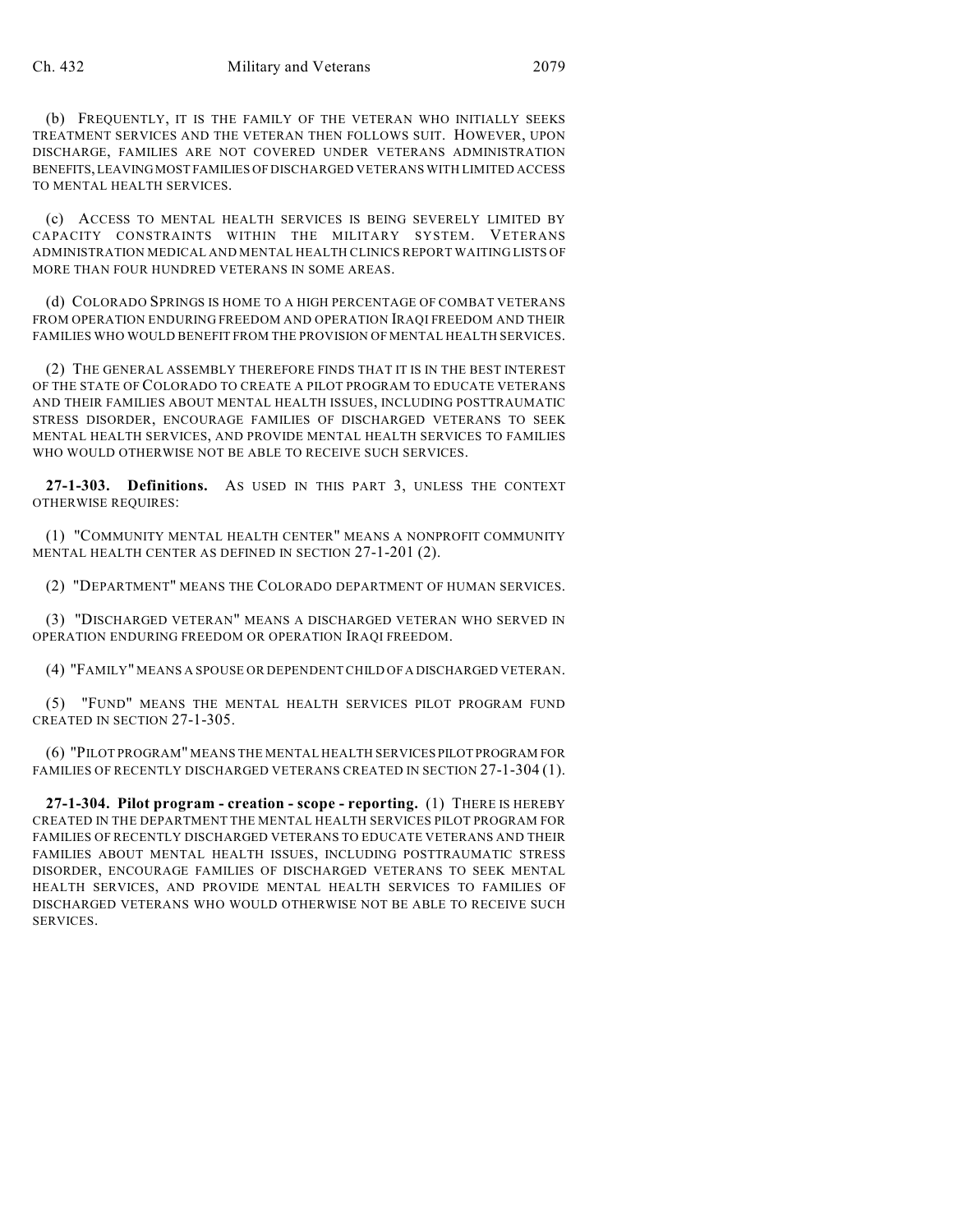(2) EFFECTIVE JULY 1, 2007, SUBJECT TO AVAILABLE FUNDING, THE DEPARTMENT SHALL PURCHASE COMMUNITY MENTAL HEALTH TREATMENT SERVICES PURSUANT TO SECTION 27-1-203 AND MENTAL HEALTH EDUCATION SERVICES FROM COMMUNITY MENTAL HEALTH CENTERS IN THE COLORADO SPRINGS AREA FOR THE PURPOSE OF PROVIDING MENTAL HEALTH EDUCATION, REFERRAL, AND TREATMENT SERVICES TO FAMILIES OF RECENTLY DISCHARGED VETERANS. PARTICIPATING COMMUNITY MENTAL HEALTH CENTERS SHALL PROVIDE A FULL RANGE OF MENTAL HEALTH SERVICES TO FAMILIES OF DISCHARGED VETERANS. PARTICIPATING COMMUNITY MENTAL HEALTH CENTERS ARE HEREBY AUTHORIZED AND ENCOURAGED TO CONTRACT WITH OTHER MENTAL HEALTH PROVIDERS IN THE COLORADO SPRINGS AREA FOR MENTAL HEALTH SERVICES AS NECESSARY. MENTAL HEALTH EDUCATION SERVICES PROVIDED BY PARTICIPATING COMMUNITY MENTAL HEALTH CENTERS SHALL INCLUDE, BUT NEED NOT BE LIMITED TO, CREATING AND MAINTAINING A WEBSITE THAT INCLUDES INFORMATION ON THE SYMPTOMS OF POSTTRAUMATIC STRESS DISORDER, TREATMENT OPTIONS, REFERRAL INFORMATION, AND CONTACT INFORMATION FOR PERSONS SEEKING TREATMENT.

(3) A FAMILY THAT RECEIVES SERVICES THROUGH THE PILOT PROGRAM SHALL PAY TO THE PARTICIPATING COMMUNITY MENTAL HEALTH CENTER A CO-PAY NOT TO EXCEED TWENTY DOLLARS FOR EACH CALENDAR MONTH TO COVER ALL SERVICES RECEIVED DURING THAT MONTH. IF THE FAMILY HAS ACCESS TO ALTERNATIVE INSURANCE COVERAGE FOR THE MENTAL HEALTH SERVICES RECEIVED, SUCH ALTERNATIVE FUNDING SHALL BE UTILIZED PRIOR TO ACCESSING PILOT PROGRAM DOLLARS.

(4) BEGINNING JULY 1, 2007, COMMUNITY MENTAL HEALTH CENTERS PARTICIPATING IN THE PILOT PROGRAM SHALL COLLECT DATA ON SERVICES PROVIDED AND CLIENT OUTCOMES FOR THE PURPOSE OF DETERMINING THE EFFECTIVENESS OF THE PILOT PROGRAM. NO LATER THAN DECEMBER 1, 2009, EACH PARTICIPATING COMMUNITY MENTAL HEALTH CENTER SHALL SUBMIT A REPORT TO THE DEPARTMENT SUMMARIZING THE OUTCOMES OF THE PILOT PROGRAM. NO LATER THAN FEBRUARY 1, 2010, THE DEPARTMENT SHALL SUBMIT A REPORT TO THE HEALTH AND HUMAN SERVICES COMMITTEES OF THE SENATE AND HOUSE OF REPRESENTATIVES, OR ANY SUCCESSOR COMMITTEES, THAT SUMMARIZES THE FINDINGS OF THE PARTICIPATING COMMUNITY MENTAL HEALTH CENTERS.

**27-1-305. Mental health services pilot program fund - supplemental tobacco litigation settlement moneys account - creation.** (1) THERE ARE HEREBY CREATED IN THE STATE TREASURY THE MENTAL HEALTH SERVICES PILOT PROGRAM FUND AND AN ACCOUNT WITHIN THE FUND TO BE KNOWN AS THE SUPPLEMENTAL TOBACCO LITIGATION SETTLEMENT MONEYS ACCOUNT. THE PRINCIPAL OF THE PORTION OF THE FUND THAT IS NOT THE ACCOUNT SHALL CONSIST OF GENERAL FUND APPROPRIATIONS MADE BY THE GENERAL ASSEMBLY FOR THE PILOT PROGRAM AND GIFTS, GRANTS, MATCHING FUNDS, OR DONATIONS RECEIVED BY THE DEPARTMENT FOR THE PILOT PROGRAM FROM THE FEDERAL GOVERNMENT OR ANY OTHER PUBLIC OR PRIVATE SOURCE. THE PRINCIPAL OF THE ACCOUNT SHALL CONSIST OF SETTLEMENT MONEYS, AS DEFINED IN SECTION 24-75-1102 (2),C.R.S., OR INTEREST OR INCOME EARNED ON THE DEPOSIT AND INVESTMENT OF SETTLEMENT MONEYS TRANSFERRED TO THE ACCOUNT FROM THE SHORT-TERM INNOVATIVE HEALTH PROGRAM GRANT FUND CREATED PURSUANT TO SECTION 25-36-101 (2), C.R.S., ENACTED BY SENATE BILL 07-097 AT THE FIRST REGULAR SESSION OF THE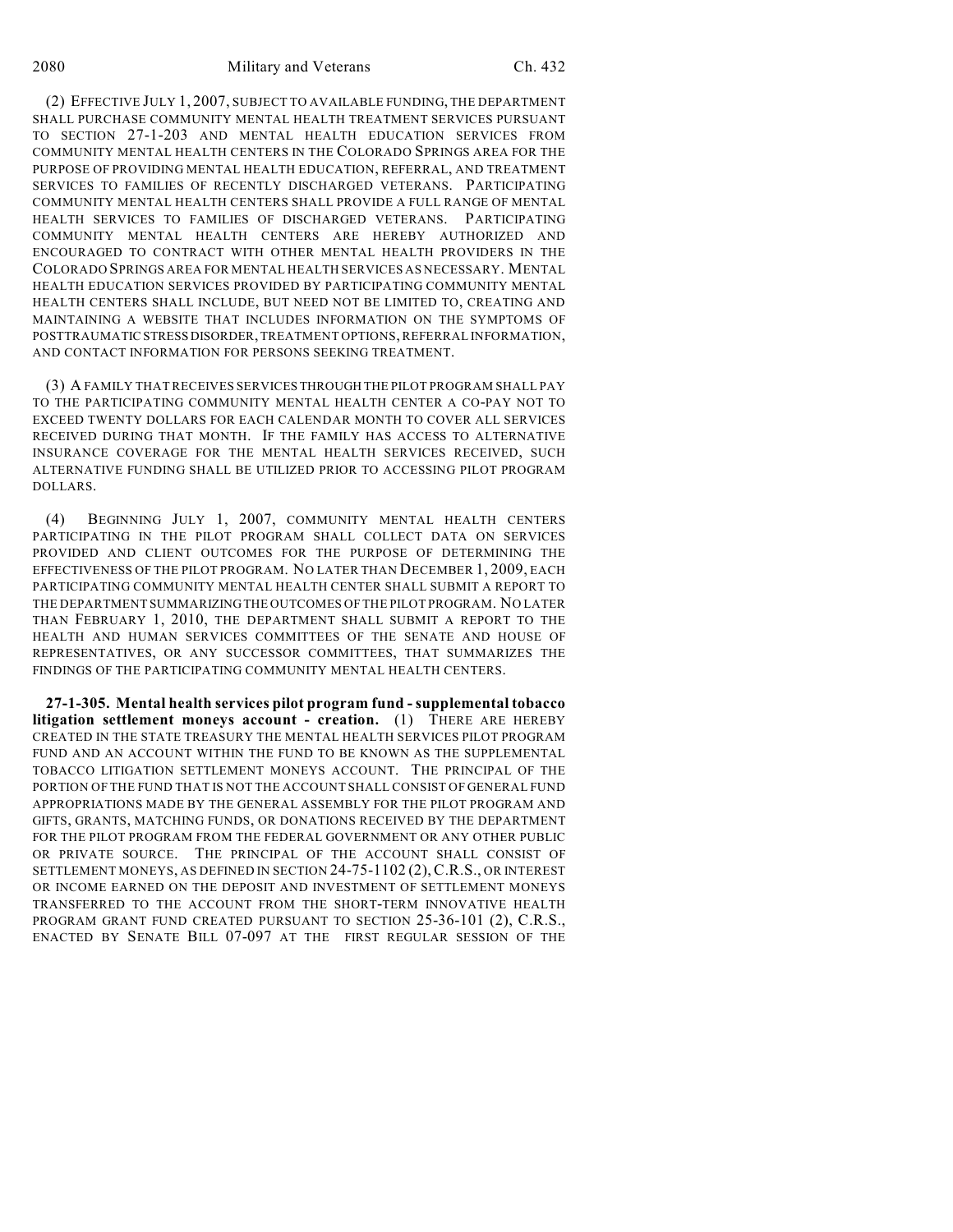### Ch. 432 Military and Veterans 2081

SIXTY-SIXTH GENERAL ASSEMBLY, AS REQUIRED BY SECTION 25-36-101 (7), C.R.S. ALL INTEREST AND INCOME EARNED ON THE DEPOSIT AND INVESTMENT OF MONEYS IN THE PORTION OF THE FUND THAT IS NOT THE ACCOUNT SHALL BE CREDITED TO THAT PORTION OF THE FUND, AND ALL INTEREST AND INCOME EARNED ON THE DEPOSIT AND INVESTMENT OF MONEYS IN THE ACCOUNT SHALL BE CREDITED TO THE ACCOUNT AND REMAIN IN THE ACCOUNT UNTIL TRANSFERRED AS REQUIRED BY THIS SUBSECTION (1). THE DEPARTMENT SHALL USE MONEYS IN THE FUND AND ACCOUNT ONLY TO PURCHASE MENTAL HEALTH SERVICES FOR FAMILIES OF DISCHARGED VETERANS PURSUANT TO THIS PART 3 AND TO PAY THE ADMINISTRATIVE COSTS OF IMPLEMENTING THE PILOT PROGRAM; EXCEPT THAT ADMINISTRATIVE COSTS SHALL NOT EXCEED FIVE PERCENT OF ALL AMOUNTS APPROPRIATED FROM THE FUND OR THE ACCOUNT FOR A FISCAL YEAR; AND EXCEPT THAT, AT THE END OF THE 2007-08 FISCAL YEAR AND AT THE END OF ANY FISCAL YEAR THEREAFTER, ANY UNEXPENDED AND UNENCUMBERED MONEYS IN THE ACCOUNT SHALL BE TRANSFERRED TO THE SHORT-TERM INNOVATIVE HEALTH PROGRAM GRANT FUND.

(2) THE DEPARTMENT MAY SOLICIT AND RECEIVE GIFTS, GRANTS, AND DONATIONS FROM PUBLIC AND PRIVATE SOURCES TO CARRY OUT THE PURPOSES OF THIS PART 3, BUT RECEIPT OF GIFTS, GRANTS, AND DONATIONS SHALL NOT BE A PREREQUISITE TO THE IMPLEMENTATION OF THE PILOT PROGRAM. THE DEPARTMENT SHALL TRANSFER ANY MONEYS RECEIVED PURSUANT TO THIS SUBSECTION (3) TO THE STATE TREASURER WHO SHALL CREDIT THEM TO THE FUND IN ACCORDANCE WITH THE PROVISIONS OF SUBSECTION (1) OF THIS SECTION.

**27-1-306. Repeal of part.** THIS PART 3 IS REPEALED, EFFECTIVE JULY 1, 2010.

**SECTION 2.** 25-36-101, Colorado Revised Statutes, as enacted by Senate Bill 07-097 at the first regular session of the sixty-sixth general assembly, is amended BY THE ADDITION OF A NEW SUBSECTION to read:

**25-36-101. Short-term grants for innovative health programs - grant fund - creation - transfer of moneys for fiscal years 2007-08 to 2009-10.** (7) NOTWITHSTANDING ANY OTHER PROVISION OF THIS SECTION, FOR THE 2007-08, 2008-09 AND 2009-10 FISCAL YEARS, THE STATE TREASURER SHALL TRANSFER FROM THE SHORT-TERM INNOVATIVE HEALTH PROGRAM GRANT FUND TO THE SUPPLEMENTAL TOBACCO LITIGATION SETTLEMENT MONEYS ACCOUNT OF THE MENTAL HEALTH SERVICES PILOT PROGRAM FUND, CREATED IN SECTION 27-1-305 (1), C.R.S., THE LESSER OF THREE HUNDRED THOUSAND DOLLARS OR THIRTY PERCENT OF THE AMOUNT ALLOCATED TO THE SHORT-TERM INNOVATIVE HEALTH PROGRAM GRANT FUND FOR THE FISCAL YEAR PURSUANT TO SECTION 24-75-1104.5 (1.5) (a) (IX), C.R.S., ENACTED BY SENATE BILL 07-097 AT THE FIRST REGULAR SESSION OF THE SIXTY-SIXTH GENERAL ASSEMBLY.

**SECTION 3. Appropriation.** In addition to any other appropriation, there is hereby appropriated, out of any moneys in the supplemental tobacco litigation settlement moneys account of the mental health services pilot program fund, created in section 27-1-305 (1), Colorado Revised Statute, not otherwise appropriated, to the department of human services, for the fiscal year beginning July 1, 2007, the sum of three hundred thousand dollars (\$300,000) and 0.3 FTE, or so much thereof as may be necessary, for the implementation of this act. Of said sum, fourteen thousand four hundred seventy-one dollars (\$14,471) and 0.3 FTE shall be allocated